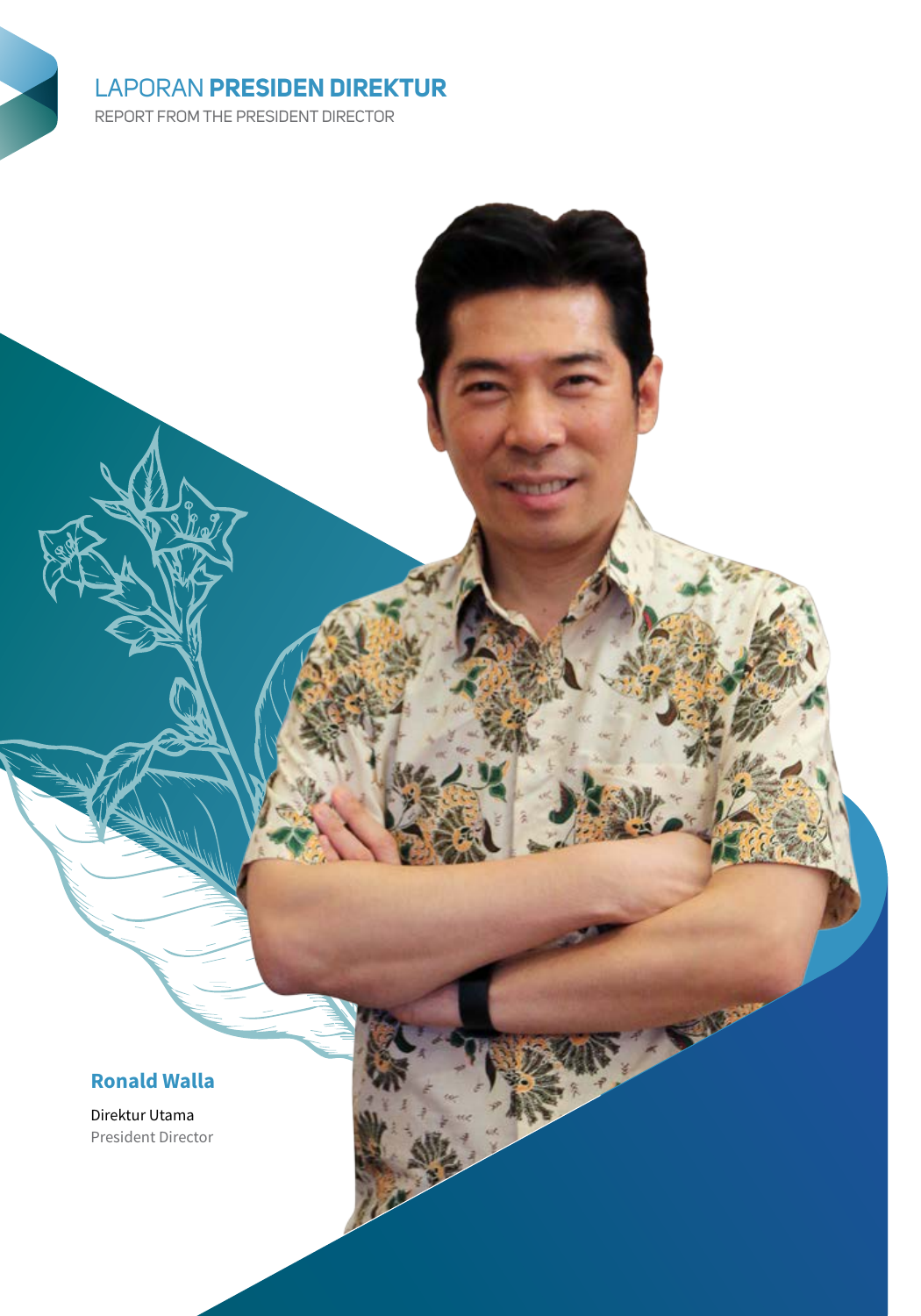Di tahun 2020 seluruh kantor area Wismilak telah terkoneksi dengan sistem *Sales Force Automation*, sehingga seluruh transaksi data penjualan telah terkoneksi secara *real-time* dan tersinkronisasi dengan lebih baik lagi.

In addition, all Wismilak area offices have been connected to the Sales Force Automation system in 2020, so that all sales transaction data are connected real-time and even better synchronized.

#### **Pemegang Saham yang Terhormat,**

Total produksi rokok di Indonesia pada tahun 2020 — yang terdiri dari Sigaret Kretek Mesin (SKM), Sigaret Putih Mesin (SPM), dan Sigaret Kretek Tangan (SKT) — turun 11% menjadi 298,4 miliar batang setelah Pemerintah menaikkan tarif cukai produk tembakau sebesar 23%. Sedangkan penerimaan negara di sektor tersebut naik 3% menjadi Rp170,24 triliun, lebih tinggi dari target yang ditetapkan Pemerintah untuk tahun 2020.3

Menghadapi tantangan kenaikan tarif cukai tersebut, Wismilak tetap optimis karena telah memiliki inisiatif strategis **"Mengoptimalkan Peluang"**, yang meliputi sejumlah upaya Perseroan dalam menangkap berbagai peluang yang ada dan memanfaatkannya untuk mendorong pertumbuhan organik dan menjaga keberlanjutan usaha.

### **Dear Our Respected Shareholders,**

The total cigarette production in Indonesia in 2020 — comprising of Machine-Rolled Cigarettes (MRC), Machine-Rolled White Cigarettes (MWC), and Hand-Rolled Cigarettes (HRC) decreased by 11% to 298.4 billion of cigarettes after the Government raised the tobacco product excise rate by 23%. Meanwhile, the national revenue in the sector increased by 3% to Rp170.24 trillion, higher than the 2020 target set by the Government.<sup>3</sup>

In facing the challenge of excise rate increase, Wismilak remains optimistic as we implemented our strategic initiative of **"Optimizing Opportunities"**, which comprise of efforts conducted by the Company to grab existing opportunities and utilize them to drive organic growth and maintain business sustainability.

3 Dewa Ketut SW, Fardah Assegaf, dan Sri Haryati. 2 Februari 2021. "Produksi Rokok Diproyeksikan Turun 3,3% di 2021". https://antaranews.com. February 2, 2021. "Cigarette Production Projected to Decrease by 3.3% in 2021". https:// antaranews.com.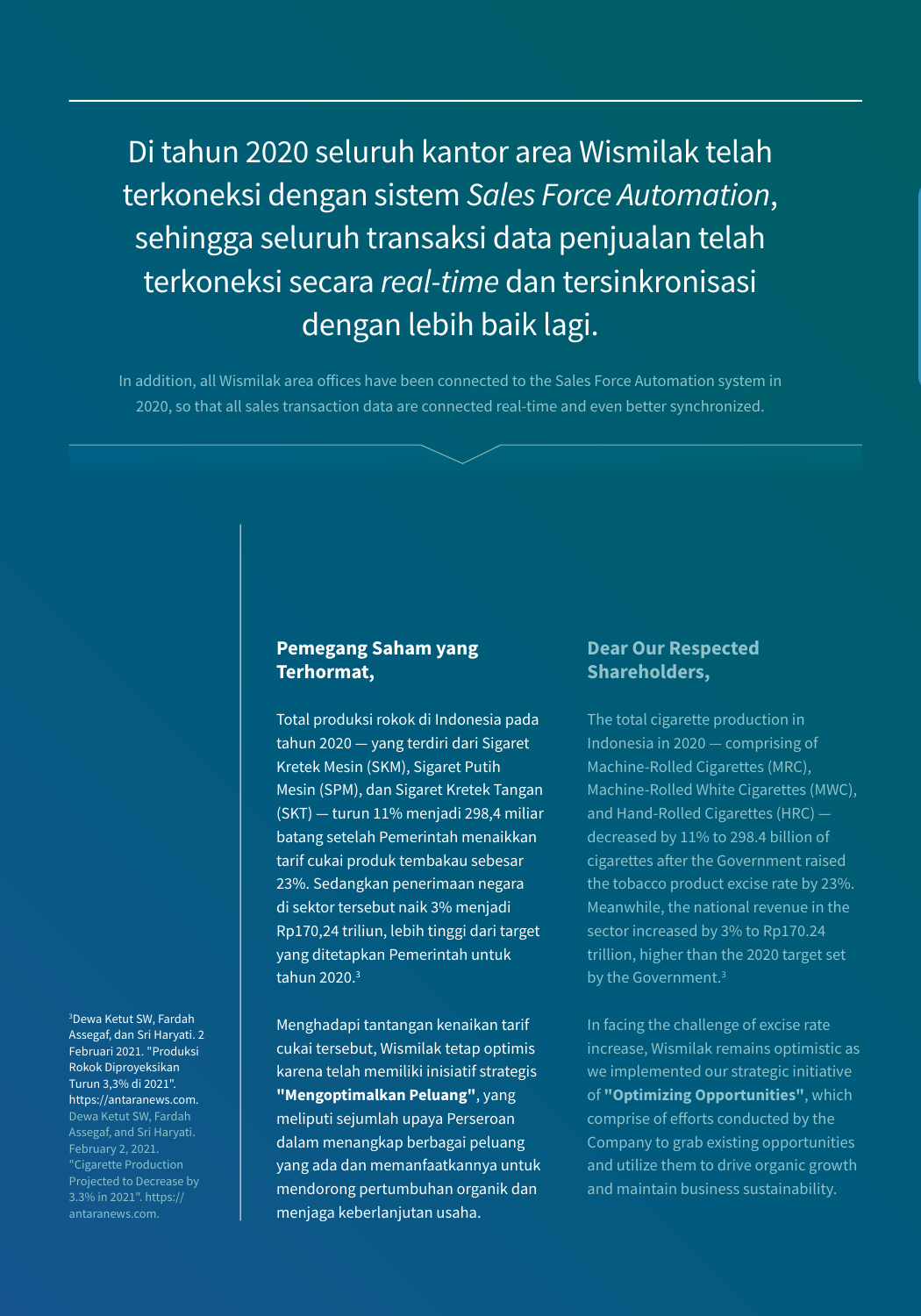#### **Kinerja Perseroan di Tahun 2020**

Dalam hal operasional, total penjualan rokok Perseroan pada tahun 2020 terealisasi sebanyak 1,972 miliar batang, yang terdiri dari 512 juta batang SKT dan 1.460 juta batang SKM. Pengembangan produk Diplomat EVO juga membantu peningkatan keuntungan Perseroan di tahun 2020.

Berdasarkan Laporan Keuangan untuk periode yang berakhir pada tanggal 31 Desember 2020, akumulasi Penjualan Bersih Perseroan mencapai Rp1.994,1 miliar, naik 43,1% dari periode yang sama di tahun 2019. Pencapaian ini disumbangkan oleh penjualan segmen SKT yang naik 21,0% menjadi Rp459,2 miliar dan SKM yang naik 63,4% menjadi Rp1.347,0 miliar.

Perseroan juga membukukan Laba Usaha sebesar Rp204,9 miliar, melonjak hingga 615,1% dari tahun 2019. Adapun Laba Komprehensif Tahun Berjalan naik 382,2% menjadi Rp160,1 miliar. Sementara itu, Total Aset naik 24,2% menjadi Rp1.614,4 miliar, Total Ekuitas naik 14,8% menjadi Rp1.185,9 miliar, dan Total Liabilitas naik 61,0% menjadi Rp428,6 miliar.

Dari sisi rasio keuangan, Rasio Laba terhadap Pendapatan tercatat sebesar 8,7%, Rasio Laba terhadap Aset 10,7%, Rasio Laba terhadap Ekuitas 14,6%, sedangkan Rasio Lancar, Rasio Liabitas Terhadap Aset, dan Rasio Liabilitas terhadap Ekuitas masing-masing tercatat sebesar 3,7, 0,3 dan 0,4.

Dari sisi tanggung jawab sosial perusahaan, Perseroan sukses menyelenggarakan program kewirausahaan *Diplomat Success Challenge* yang ke-11 (DSC XI) Tahun 2020 berkolaborasi dengan Coworking Indonesia (CID), MarkPlus Institute, Brodo, Dagadu Djokdja, Pemerintah Kota Blitar, Pemerintah Provinsi Jawa Timur, Kementerian Pariwisata dan Ekonomi Kreatif, serta Kementerian BUMN. Total peserta melonjak hingga 15.589 orang, yang merupakan jumlah terbanyak dalam 11 tahun penyelenggaraan DSC.

Perseroan juga mengembangkan program "Dari Wismilak Untuk Sesama", yang merupakan inisiatif mandiri dari para karyawan Wismilak sebagai bentuk simpati mereka kepada masyarakat yang terkena dampak pandemi COVID-19. Perseroan mendukung penuh program ini dan mengadopsinya sebagai program CSR Perseroan di tahun 2020. Penerima

#### **The Company's Performance in 2020**

In terms of operations, the Company's total sales of cigarettes by 2020 is realized at 1.972 billion cigarettes, which consists of 512 million of MRC and 1,460 million of HRC. The product development of Diplomat EVO has also helped to increase the Company's profit in 2020.

Based on the Financial Statements for the period ended December 31, 2020, the Company's accumulated Net Sales reached Rp1,994.1 billion, rose 43.1% from the same period in 2019. This achievement was contributed by the sales from the HRC segment, which increased by 21,0% to Rp459.2 billion, and the MRC segment, which increased by 63.4% to 1,347.0 billion.

The Company also recorded an Operating Profit of Rp204.9 billion, jumped to 615.1% from 2019. Furthermore, Comprehensive Income for the Year increased by 382.2% to Rp160.1 billion. Meanwhile, Total Assets increased by 24.2% to Rp1,614.4 billion, Total Equity increased by 14.8% to Rp1,185.9 billion, and Total Liabilities increased by 61,0% to Rp428.6 billion.

In terms of financial ratios, the Net Profit Margin Ratio was recorded at 8.7%, Return on Assets Ratio 10.7%, Return on Equity Ratio 14.6%, while Current Ratio, Liabilities to Assets Ratio and Liabilities to Equity Ratio were recorded at 3.7, 0.3, and 0.4, respectively.

In terms of corporate social responsibility, the Company succeeded in organizing an entrepreneurship program, the 11th Diplomat Success Challenge (DSC XI) in 2020, collaborated with Coworking Indonesia (CID), MarkPlus Institute, Brodo, Dagadu Djokdja, Blitar City Government, East Java Provincial Government, the Ministry of Tourism and Creative Economy, and the Ministry of SOEs. The total number of participants jumped to 15,589, the highest number ever recorded for DSC events in 11 years.

The Company also developed the "From Wismilak for the People" program, which is an independent initiative from Wismilak employees as a form of their sympathy to the communities affected by the COVID-19 pandemic. The Company fully supports this program and adopted it as the Company's CSR program in 2020. Beneficiaries of this program including the contract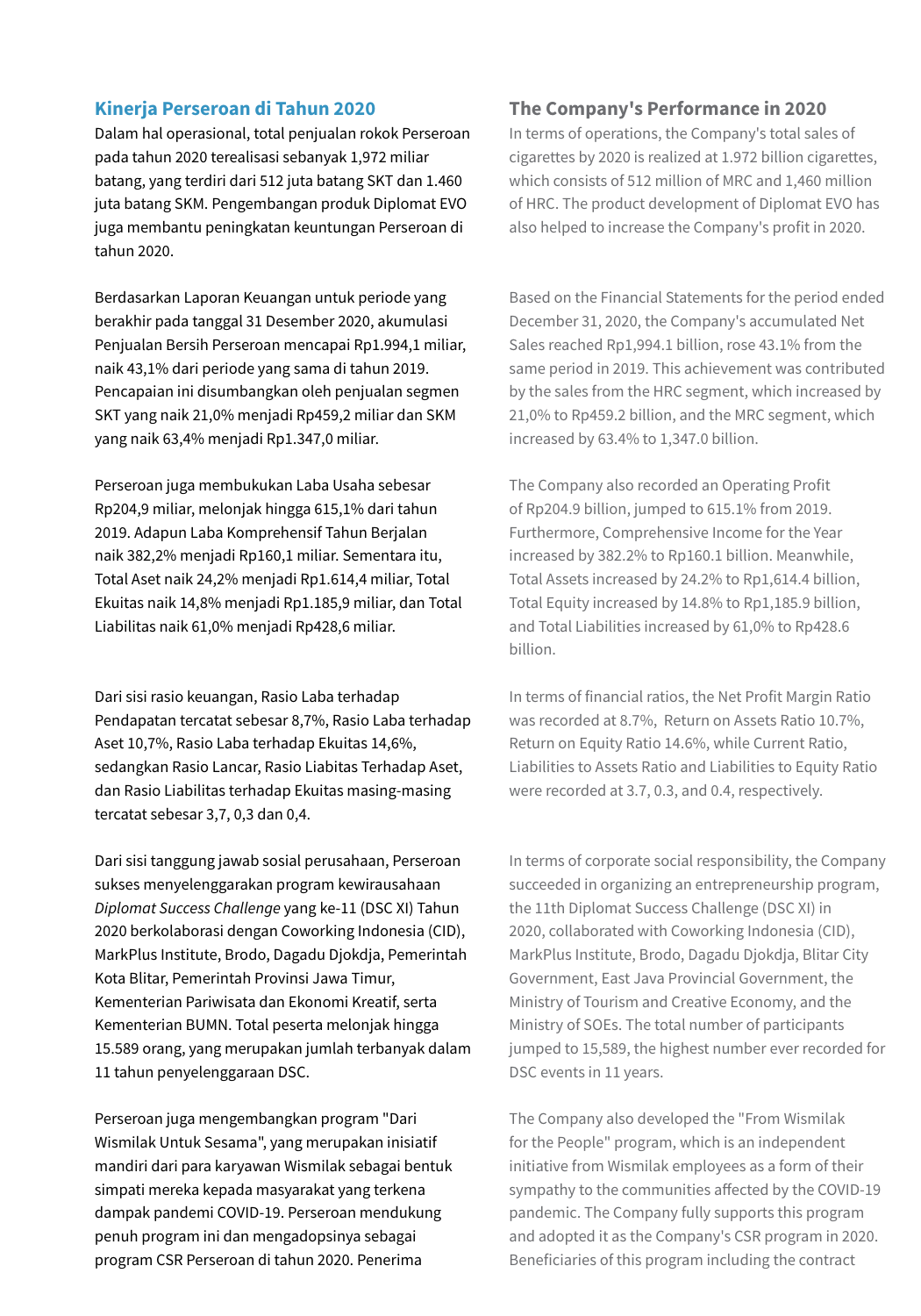manfaat program ini meliputi karyawan kontrak Wismilak yang membutuhkan, masyarakat sekitar area operasional Perseroan, tim medis untuk COVID-19, dan sejumlah masyarakat Surabaya yang diterima oleh Wali Kota Surabaya, Ibu Tri Rismaharini.

Dari sisi teknologi informasi, di tahun 2020 Perseroan telah mengembangkan sistem administrasi dan pelaporan ke Bea Cukai untuk Kawasan Berikat Perseroan, dengan nama Wiskaber (Wismilak Kawasan Berikat). Selain itu, di tahun 2020 seluruh kantor area Wismilak telah terkoneksi dengan sistem *Sales Force Automation*, sehingga seluruh transaksi data penjualan telah terkoneksi secara r*eal-time* dan tersinkronisasi dengan lebih baik lagi.

Pada tahun 2020, Direksi memberikan perhatian penuh untuk menjaga keselamatan dan kesehatan karyawan selama pandemi COVID-19. Perseroan melaksanakan beragam kegiatan dalam rangka penerapan prosedur kesehatan, termasuk antisipasi dan pengobatan selama pandemi. Penyediaan Alat Pelindung Diri (APD) dan suplemen bagi karyawan, serta pemberlakuan prosedur operasional dan peraturan *New Normal*, menjadi prioritas yang diberlakukan dengan ketat dan terus kami pantau implementasinya di lapangan.

#### **Prospek Usaha 2021**

Tarif baru Cukai Hasil Tembakau (CHT) menyebabkan harga rokok kembali naik per 1 Februari 2021. Aturan terkait tarif baru cukai rokok tertuang dalam Peraturan Menteri Keuangan (PMK) No.198/PMK.010/2020 tentang Tarif Cukai Hasil Tembakau. Kenaikan ini berlaku untuk segmen SKM dan SPM saja, yaitu sebesar:

- 18,4% untuk SPM Golongan I
- 16,5% untuk SPM Golongan IIA
- 18,1% untuk SPM Golongan IIB
- 16,9% untuk SKM Golongan I
- 13,8% untuk SKM Golongan IIA
- 15,4% untuk SKM Golongan IIB

Segmen SKT tidak mengalami kenaikan karena dinilai memiliki tenaga kerja manual terbesar. Dari sisi industri, pabrik rokok juga bisa menggenjot produksi SKT di tahun ini. Di samping permintaan SKT yang diprediksi naik, hal ini juga dapat menjadi strategi untuk mempertahankan bisnis.

employees of Wismilak who are in need, communities around the Company's operational areas, the COVID-19 medical team, and a number of residents in Surabaya, which was received by the Mayor of Surabaya, Mrs. Tri Rismaharini.

From information technology perspective, in 2020 the Company developed an administration and reporting system to the Customs for the Company's Bonded Zone, the Wiskaber *(Wismilak Kawasan Berikat)*. In addition, all Wismilak area offices have been connected to the Sales Force Automation system in 2020, so that all sales transaction data are connected real-time and even better synchronized.

In 2020, the BOD paid full attention to safeguarding employees' safety and health during the COVID-19 pandemic. The Company carried out various activities for health procedure implementation, including anticipation and treatment during the pandemic. Provision of Personal Protective Equipment (PPE) and supplements for employees, as well as the implementation of operational procedures and New Normal regulations, were prioritized, strictly enforced, and continues to be monitored in the field.

#### **The 2021 Business Prospects**

The new Excise Tobacco Price (CHT) is causing cigarette prices to rise again as of February 1, 2021. Regulations related to new cigarette excise rates are contained in the Regulation of the Minister of Finance (PMK) No.198/PMK.010/2020 concerning Excise Tobacco Price Tariffs. This increase only applies to the MRC and MWC segments, including:

- 18.4% for Group I SPM
- 16.5% for Group IIA SPM
- 18.1% for Group IIB SPM
- 16.9% for Group I SKM
- 13.8% for Group IIA SKM
- 15.4% for Group IIB SKM

There was no increase for the HRC segment due to HRC has the largest manual labor force. From the industrial side, cigarette factories can also boost HRC production this year. In addition to the predicted increase in demand for HRC, this can also be a strategy to maintain the business.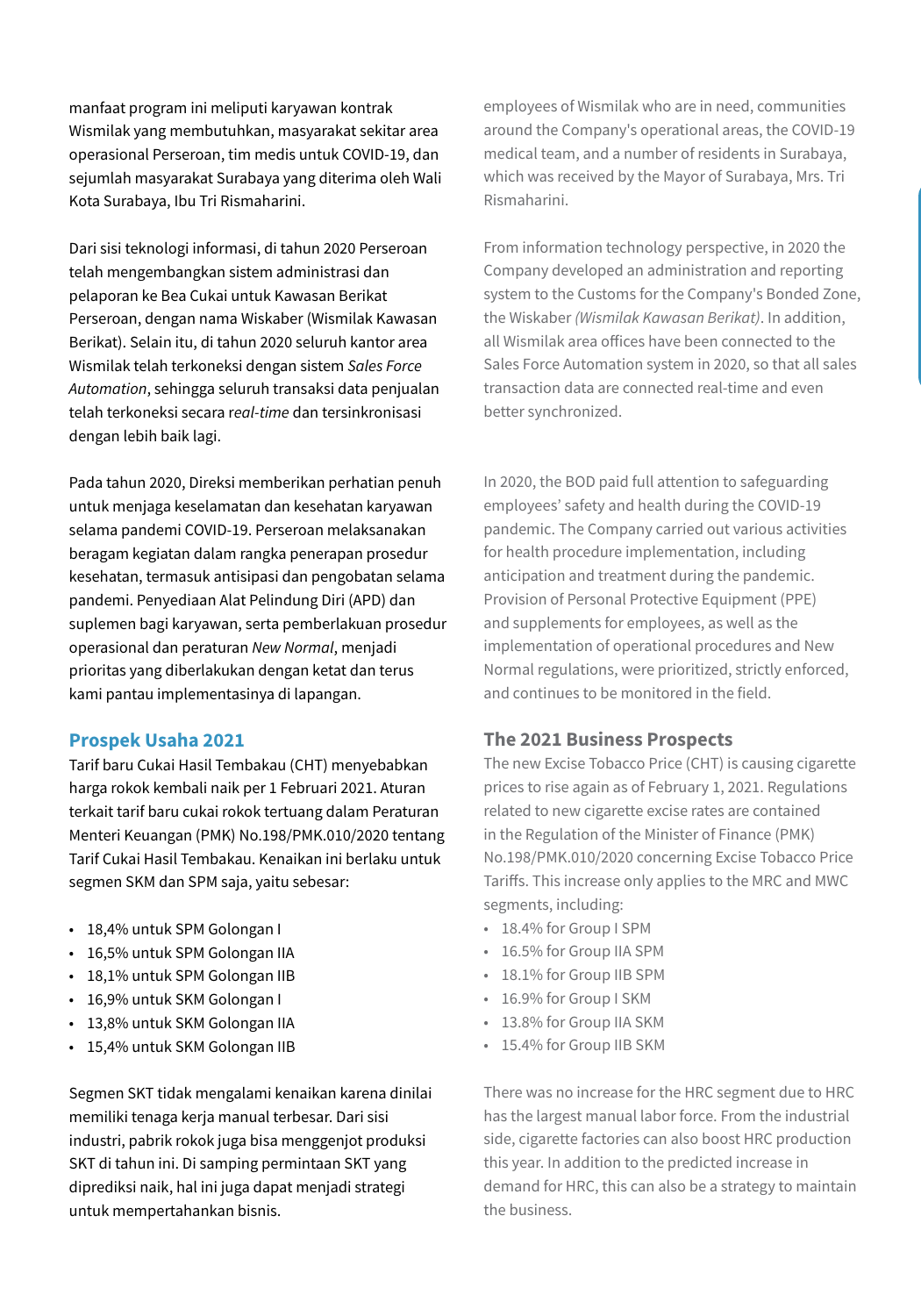Pada tahun 2020, Perseroan melakukan pengembangan produk Diplomat EVO serta uji pasar untuk dua merek baru Wismilak, yaitu Wismilak Satya dan Wismilak Filter. Wismilak Satya bahkan telah melakukan penetrasi produk di beberapa wilayah di Pulau Jawa dan mendapatkan sambutan yang positif. Ke depannya, Wismilak akan melanjutkan pengembangan ketiga produk tersebut di pasar.

#### **Penerapan Tata Kelola Perusahaan**

Wismilak berkomitmen untuk senantiasa menerapkan tata kelola perusahaan yang baik secara konsisten. Guna meningkatkan implementasi perilaku dan etika bisnis sesuai dengan prinsip-prinsip tata kelola perusahaan, Perseroan memiliki saluran pelaporan pelanggaran yang dapat diakses melalui surat pos dan *email* oleh para karyawan.

Kegiatan GCG yang dilakukan Wismilak sepanjang tahun 2020 bertujuan untuk mempertahankan *governance outcome* yang telah diraih, berupa nihil sanksi dari regulator dan peningkatan kepercayaan pemegang saham maupun pemangku kepentingan. Pelaksanaan rapat, sosialisasi kode etik, pemenuhan keterbukaan informasi terhadap publik dan regulator, hingga tanggung jawab sosial perusahaan yang dilaksanakan Perseroan sepanjang tahun 2020 telah dilaksanakan sesuai dengan 5 (lima) prinsip GCG. Wismilak memastikan bahwa prinsip-prinsip GCG telah diimplementasikan di seluruh aspek, baik bisnis maupun operasional.

Wismilak juga telah menjalankan sejumlah aktivitas sebagai bentuk kepatuhan atas peraturan Pemerintah terkait pandemi. Dari sisi pelaporan, misalnya, Perseroan telah memenuhi kewajiban pelaporan yang disampaikan Bursa Efek Indonesia (BEI) melalui *email*, perihal Kewajiban Penyampaian Keterbukaan Informasi Periodik Terkait Dampak Pandemik COVID-19, termasuk penjelasan dan informasi terkini atas kondisi Perseroan serta dampak pandemi dalam kegiatan usaha dan operasional Perseroan.

Dari sisi keberlanjutan, pada tahun 2020 Perseroan membentuk Satuan Tugas Keberlanjutan Wismilak, yang berlaku mulai 1 November 2020 hingga 31 Oktober 2021. Diketuai oleh Sekretaris Perusahaan, Satuan Tugas ini terdiri dari para karyawan lintas departemen sebagai perwakilan Perseroan. Satuan Tugas tersebut

In 2020, the Company will carry out product development for the Diplomat EVO, as well as market tests for two new brands of Wismilak: Wismilak Satya and Wismilak Filter. Wismilak Satya has conducted a product penetration to several areas in Java Island and has been receiving a positive response. Going forward, Wismilak will continue the development of these three products in the market.

#### **Corporate Governance Implementation**

Wismilak is committed to consistently implementing a good corporate governance. In order to improve the implementation of business conduct and ethics in accordance with the principles of corporate governance, the Company has a whistleblowing channel accessible to all employees through postal and email.

GCG activities carried out by Wismilak throughout 2020 aim to maintain the governance outcome that has been achieved, the zero sanction from regulators, and to improve the trust of our shareholders and other stakeholders. The implementation of meetings, code of conduct dissemination, fulfillment of information disclosure to the public and regulators, and corporate social responsibility activities by the Company throughout 2020, have been in accordance with the 5 (five) principles of GCG. Wismilak ensures that GCG principles have been implemented in all aspects of both business and operational activities.

Wismilak has also carried out a number of activities to compliance with the Government regulations concerning the pandemic. From the reporting side, for instance, the Company has fulfilled reporting obligations from the Indonesia Stock Exchange (IDX) through emails, regarding the Obligation to Submit Periodic Information Disclosure Regarding the Impact of the COVID-19 Pandemic, including the latest explanation and information of the Company's condition and the pandemic impact on the Company's business and operational activities.

In terms of sustainability, in 2020 the Company formed the Wismilak Sustainability Task Force, which will take effect from November 1, 2020 to October 31, 2021. Chaired by the Corporate Secretary, this Task Force consists of employees from across departments as representatives of the Company. The Task Force